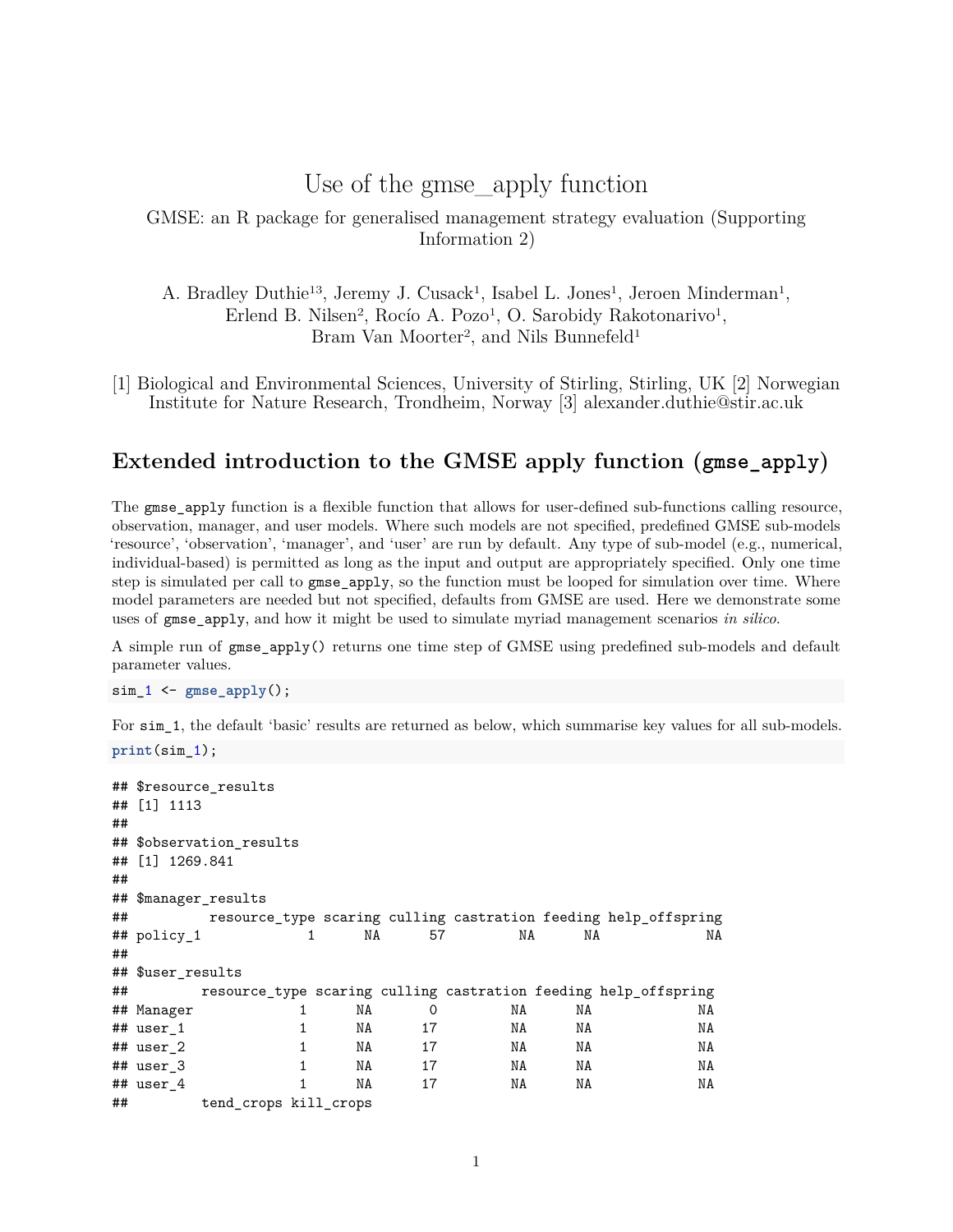| ## Manager | ΝA | ΝA |
|------------|----|----|
| ## user 1  | ΝA | ΝA |
| ## user 2  | NΑ | ΝA |
| ## user 3  | ΝA | ΝA |
| ## user 4  | ΝA | ΝA |

Note that in the case above we have the total abundance of resources returned (sim 1\$resource results), the estimate of resource abundance from the observation function (sim\_1\$observation\_results), the costs the manager sets for the only available action of culling (sim\_1\$manager\_results), and the number of culls attempted by each user (sim\_1\$user\_results). By default, only one resource type is used, but custom sub-functions could potentially allow for models with multiple resource types. Any custom sub-functions can replace GMSE predefined functions, provided that they have appropriately defined inputs and outputs (see [GMSE documentation\)](https://cran.r-project.org/web/packages/GMSE/GMSE.pdf). For example, we can define a very simple logistic growth function to send to res\_mod instead.

```
alt_res \le function(X, K = 2000, rate = 1){
   X_1 <- X + rate*X*(1 - X/K);
    return(X_1);}
```
The above function takes in a population size of X and returns a value X\_1 based on the population intrinsic growth rate rate and carrying capacity K. Iterating the logistic growth model by itself under default parameter values with a starting population of 100 will cause the population to increase to carrying capacity in ca seven time steps The function can be substituted into gmse\_apply to use it instead of the predefined GMSE resource model.

```
sim_2 <- gmse_apply(res_mod = alt_res, X = 100, rate = 0.3);
```
The gmse\_apply function will find the parameters it needs to run the alt\_res function in place of the default resource function, either by running the default function values (e.g., K = 2000) or values specified directly into gmse\_apply (e.g.,  $X = 100$  and rate = 0.3). If an argument to a custom function is required but not provided either as a default or specified in gmse\_apply, then an error will be returned. Results for the above sim 2 are returned below.

```
print(sim_2);
```

```
## $resource_results
## [1] 128
##
## $observation_results
## [1] 90.70295
##
## $manager_results
## resource_type scaring culling castration feeding help_offspring
## policy_1 1 NA 61 NA NA NA
##
## $user_results
## resource type scaring culling castration feeding help offspring
## Manager 1 NA 0 NA NA NA
## user_1 1 NA 16 NA NA NA
## user_2 1 NA 16 NA NA NA
## user_3 1 NA 16 NA NA NA
## user_4 1 NA 16 NA NA NA
## tend_crops kill_crops
## Manager NA NA
## user_1 NA NA
## user_2 NA NA
```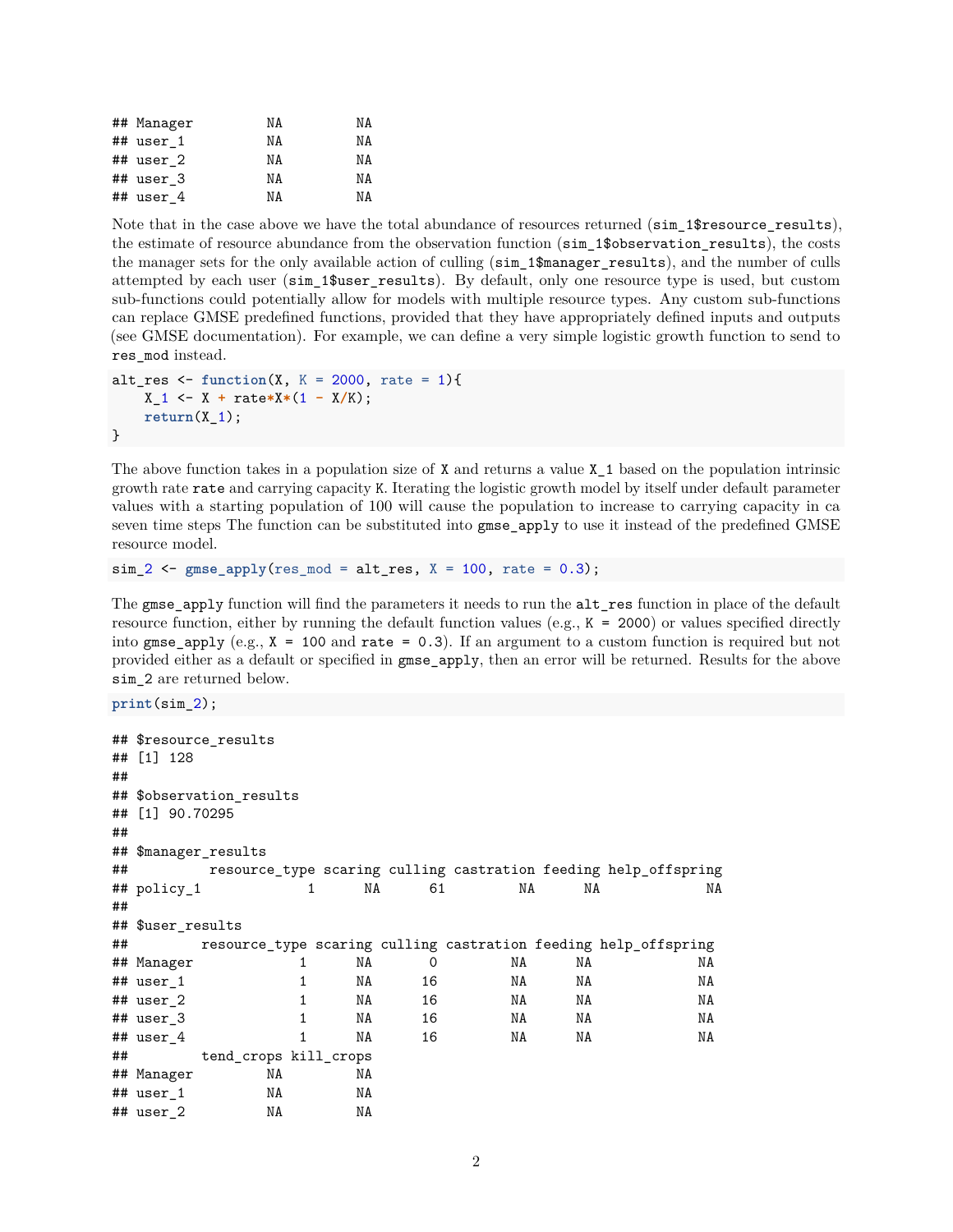| ## user 3   | ΝA | NΑ |
|-------------|----|----|
| $##$ user 4 | NΑ | ΝA |

#### **How gmse\_apply integrates across sub-models**

To integrate across different types of sub-models, gmse\_apply translates between vectors and arrays between each sub-model. For example, because the default GMSE observation model requires a resource array with particular requirements for column identites, when a resource model sub-function returns a vector, or a list with a named element 'resource\_vector', this vector is translated into an array that can be used by the observation model. Specifically, each element of the vector identifies the abundance of a resource type (and hence will usually be just a single value denoting abundance of the only focal population). If this is all the information provided, then a 'resource\_array' will be made with default GMSE parameter values with an identical number of rows to the abundance value (floored if the value is a non-integer; non-default values can also be put into this transformation from vector to array if they are specified in gmse\_apply, e.g., through an argument such as lambda = 0.8). Similarly, a resource\_array is also translated into a vector after the default individual-based resource model is run, should a custom observation model require simple abundances instead of an array. The same is true of observation\_vector and observation\_array objects returned by observation models, of manager\_vector and manager\_array (i.e., COST in the gmse function) objects returned by manager models, and of user\_vector and user\_array (i.e., ACTION in the gmse function) objects returned by user models. At each step, a translation between the two is made, with necessary adjustments that can be tweaked through arguments to gmse\_apply when needed. Alternative observation, manager, and user, sub-models, for example, are defined below; note that each requires a vector from the preceding model.

```
# Alternative observation sub-model
alt_obs <- function(resource_vector){
    X_obs <- resource_vector - 0.1 * resource_vector;
    return(X_obs);
}
# Alternative manager sub-model
alt_man <- function(observation_vector){
    policy <- observation_vector - 1000;
    if(policy < 0){
        policy \leftarrow 0;
    }
    return(policy);
}
# Alternative user sub-model
alt usr <- function(manager vector){
    harvest <- manager_vector + manager_vector * 0.1;
    return(harvest);
}
```
All of these sub-models are completely deterministic, so when run with the same parameter combinations, they produce replicable outputs.

```
gmse_apply(res_mod = alt_res, obs_mod = alt_obs,
           man_mod = alt\_man, use_mod = alt\_usr, X = 1000;
## $resource results
## [1] 1500
##
## $observation_results
```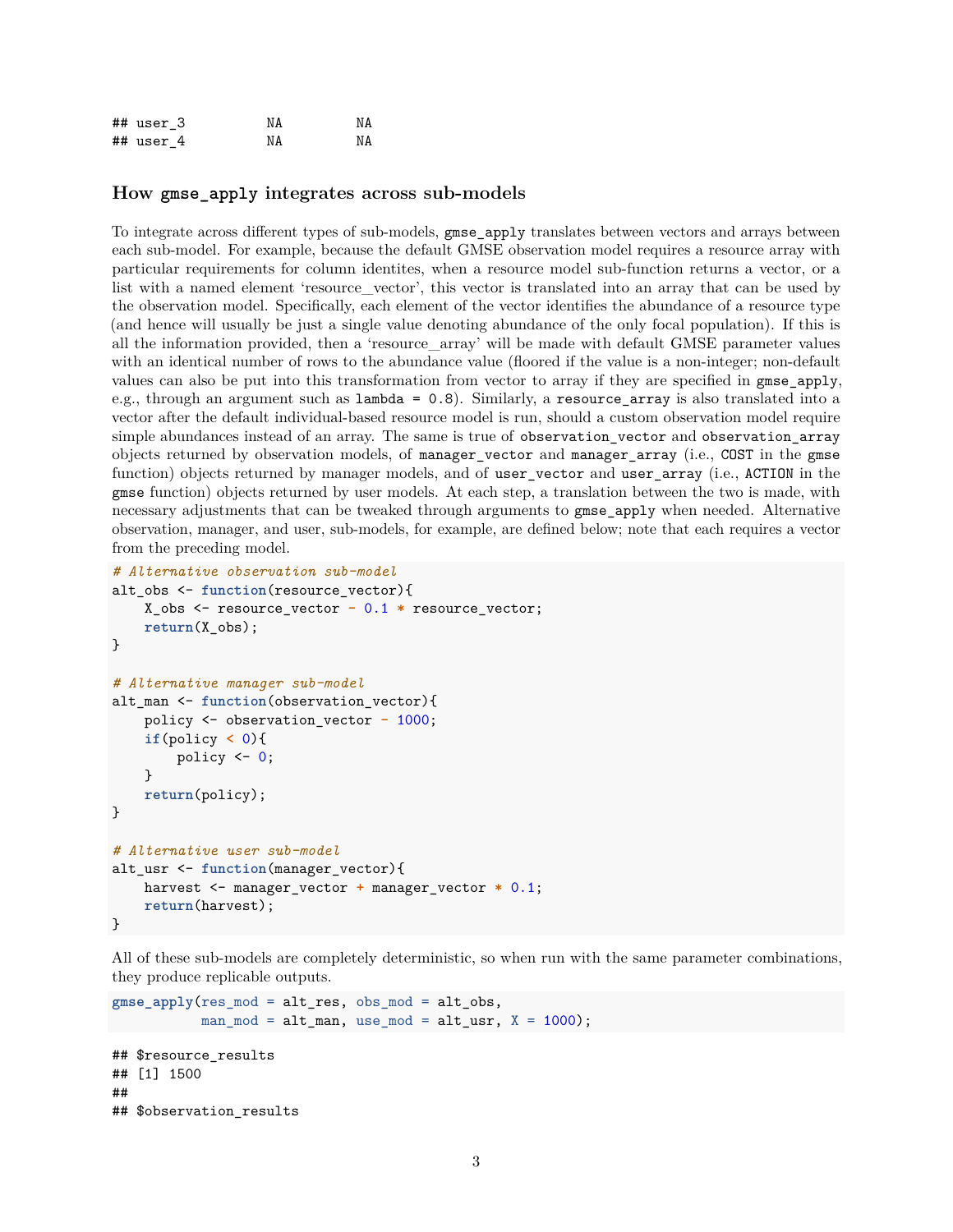```
## [1] 1350
##
## $manager_results
## [1] 350
##
## $user_results
## [1] 385
```
Note that the manager\_results and user\_results are ambiguous here, and can be interpreted as desired – e.g., as total allowable catch and catches made, or as something like costs of catching set by the manager and effort to catching made by the user. Hence, while manger output is set in terms of costs of performing each action, and user output is set in terms of action attempts, this need not be the case when using gmse\_apply (though it should be recognised when using default GMSE manager and user functions). GMSE default sub-models can be added in at any point.

```
gmse_apply(res_mod = alt_res, obs_mod = observation,
           man_mod = alt\_man, use_mod = alt\_usr, X = 1000;
## $resource_results
## [1] 1500
##
## $observation_results
## [1] 1269.841
##
## $manager_results
## [1] 269.8413
##
## $user_results
## [1] 296.8254
```
It is possible to, e.g., specify a simple resource and observation model, but then take advantage of the genetic algorithm to predict policy decisions and user actions (see [Fisheries example integrating FLR](#page-0-0) for a fisheries example). This can be done by using the default GMSE manager and user functions (written below explicitly, though this is not necessary).

```
gmse_apply(res_mod = alt_res, obs_mod = alt_obs,
       man_model = manager, use_model = user, X = 1000);## $resource_results
## [1] 1500
##
## $observation_results
## [1] 1350
##
## $manager_results
## resource_type scaring culling castration feeding help_offspring
## policy_1 1 NA 65 NA NA NA
##
## $user_results
## resource_type scaring culling castration feeding help_offspring
## Manager 1 NA 0 NA NA NA
## user_1 1 NA 15 NA NA NA
## user_2 1 NA 15 NA NA NA
## user_3 1 NA 15 NA NA NA
## user_4 1 NA 15 NA NA NA
## tend_crops kill_crops
```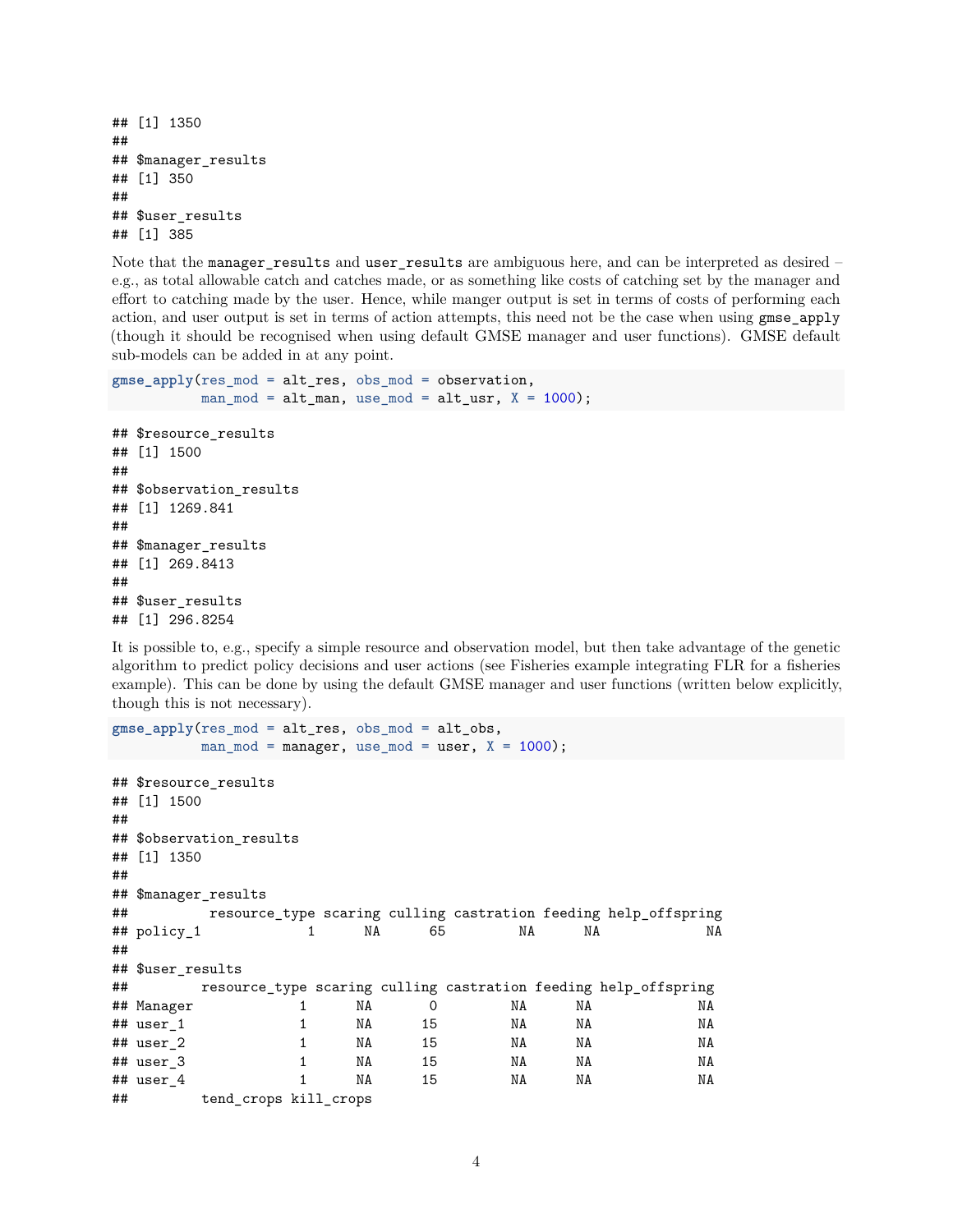| ## Manager   | ΝA | ΝA |
|--------------|----|----|
| ## user 1    | ΝA | ΝA |
| ## user 2    | ΝA | ΝA |
| ## user 3    | ΝA | ΝA |
| $#$ # user 4 | ΝA | NΑ |

#### **Running GMSE simulations by looping gmse\_apply**

Instead of using the gmse function, multiple simulations of GMSE can be run by calling gmse\_apply through a loop, reassigning outputs where necessary for the next generation. This is best accomplished using the argument old\_list, which allows previous full results from gmse\_apply to be reinserted into the gmse\_apply function. The argument old\_list is NULL by default, but can instead take the output of a previous full list return of gmse\_apply. This old\_list produced when get\_res = Full includes all data structures and parameter values necessary for a unique simulation of GMSE. Note that custom functions sent to gmse\_apply still need to be specified (res mod, obs mod, man mod, and use mod). An example of using get res and old\_list in tandem to loop gmse\_apply is shown below.

```
to_scare <- FALSE;
sim_old <- gmse_apply(scaring = to_scare, get_res = "Full", stakeholders = 6);
sim\_sum_1 <- matrix(data = NA, nrow = 20, ncol = 7);for(time_step in 1:20){
   sim_new <- gmse_apply(scaring = to_scare, get_res = "Full",
                                       old_list = sim_old);
   sim_sum_1[time_step, 1] <- time_step;
   sim_sum_1[time_step, 2] <- sim_new$basic_output$resource_results[1];
   sim_sum_1[time_step, 3] <- sim_new$basic_output$observation_results[1];
   sim_sum_1[time_step, 4] <- sim_new$basic_output$manager_results[2];
   sim_sum_1[time_step, 5] <- sim_new$basic_output$manager_results[3];
   sim_sum_1[time_step, 6] <- sum(sim_new$basic_output$user_results[,2]);
   sim_sum_1[time_step, 7] <- sum(sim_new$basic_output$user_results[,3]);
   sim_old \leftarrow sim_new;
}
colnames(sim_sum_1) <- c("Time", "Pop_size", "Pop_est", "Scare_cost",
                        "Cull cost", "Scare count", "Cull count");
print(sim_sum_1);
```

| ## |              |    |      |                |    |     | Time Pop_size Pop_est Scare_cost Cull_cost Scare_count Cull_count |     |
|----|--------------|----|------|----------------|----|-----|-------------------------------------------------------------------|-----|
| ## | [1,]         | 1  | 1089 | 929.7052       | NA | 110 | NA                                                                | 54  |
| ## | [2,]         | 2  |      | 1164 1111.1111 | NA | 64  | NA                                                                | 90  |
| ## | [3,]         | 3  |      | 1235 1133.7868 | NA | 50  | NA                                                                | 120 |
| ## | [4,]         | 4  |      | 1298 1043.0839 | NA | 110 | NA                                                                | 54  |
| ## | [5,]         | 5  |      | 1591 1609.9773 | NA | 12  | NA                                                                | 498 |
| ## | [6,          | 6  |      | 1300 1383.2200 | NA | 18  | NA                                                                | 330 |
| ## | [7,]         | 7  |      | 1131 1043.0839 | NA | 110 | NA                                                                | 54  |
| ## | [8,]         | 8  |      | 1296 1201.8141 | NA | 35  | NA                                                                | 168 |
| ## | [9,]         | 9  |      | 1330 1315.1927 | NA | 23  | NA                                                                | 258 |
|    | $\#$ # [10,] | 10 | 1290 | 975.0567       | NA | 110 | NA                                                                | 54  |
|    | ## $[11,]$   | 11 |      | 1482 1587.3016 | NA | 12  | NA                                                                | 498 |
|    | $##$ [12,]   | 12 |      | 1155 1020.4082 | NA | 110 | ΝA                                                                | 54  |
|    | $##$ [13,]   | 13 | 1325 | 907.0295       | NA | 110 | NA                                                                | 54  |
|    | ## $[14.]$   | 14 |      | 1507 1269.8413 | NA | 27  | NA                                                                | 222 |
|    | $##$ [15,]   | 15 |      | 1513 1292.5170 | NA | 24  | NA                                                                | 246 |
|    | $##$ [16,]   | 16 |      | 1515 1156.4626 | NA | 44  | NA                                                                | 132 |
|    | ## $[17, ]$  | 17 |      | 1639 1519.2744 | NA | 13  | NA                                                                | 456 |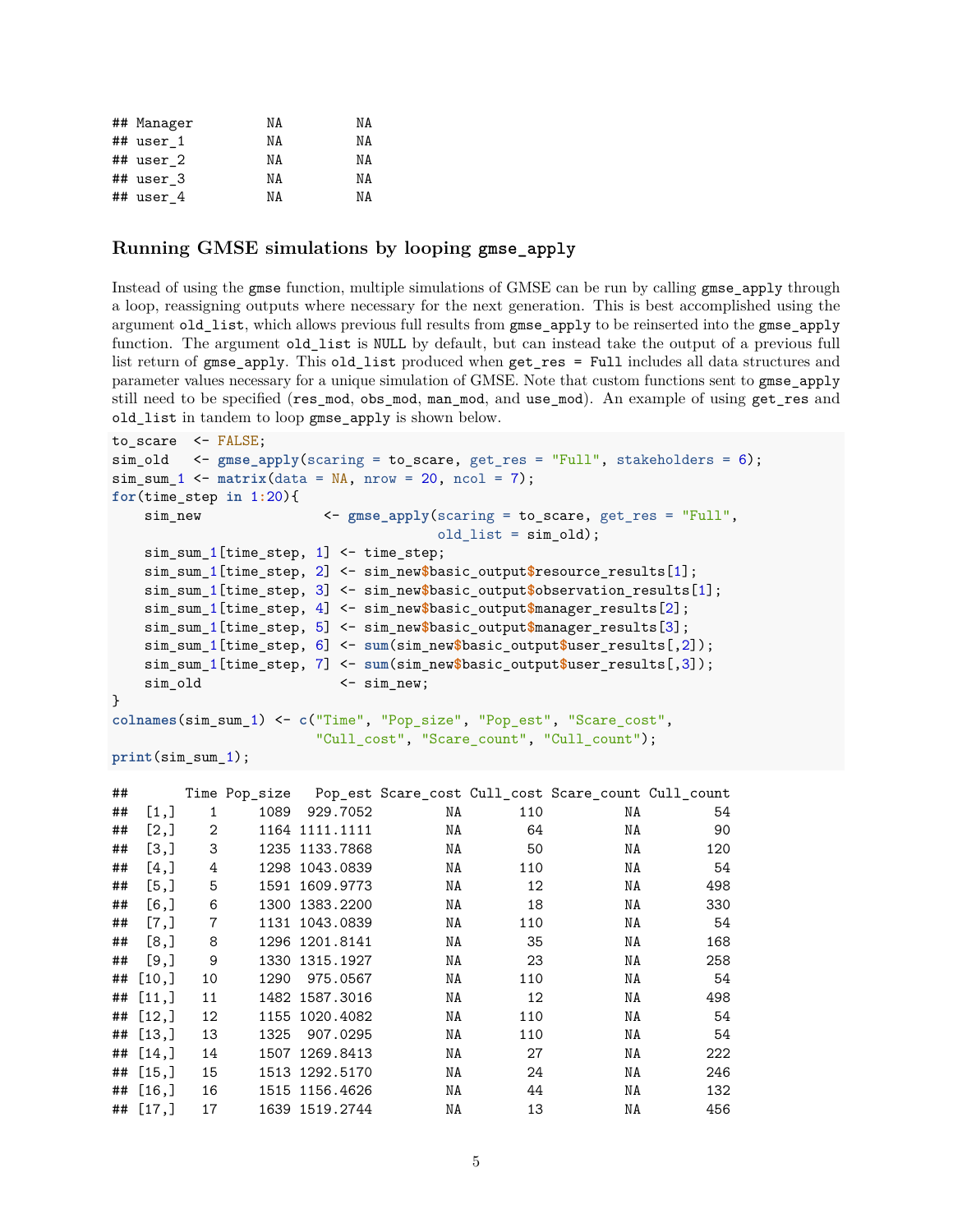| ## [18,] 18   |  | 1431 1315.1927 | NA | ΝA | 270 |
|---------------|--|----------------|----|----|-----|
| ## [19, ] 19  |  | 1370 1269.8413 | NA | ΝA | 228 |
| $\#$ [20,] 20 |  | 1382 1337.8685 | NA | NA | 282 |

Note that one element of the full list gmse\_apply output is the 'basic\_output' itself, which is produced by default when get\_res = "basic". This is what is being used to store the output of sim\_new into sim\_sum\_1. Next, we show how the flexibility of gmse apply can be used to dynamically redefine simulation conditions.

## **Changing simulation conditions using gmse\_apply**

We can take advantage of gmse apply to dynamically change parameter values mid-loop. For example, below shows the same code used in the previous example, but with a policy of scaring introduced on time step 10.

```
to_scare <- FALSE;
sim_old <- gmse_apply(scaring = to_scare, get_res = "Full", stakeholders = 6);
sim\_sum_2 <- matrix(data = NA, nrow = 20, ncol = 7);for(time_step in 1:20){
   sim_new <- gmse_apply(scaring = to_scare, get_res = "Full",
                                      old_list = sim_old);
   sim_sum_2[time_step, 1] <- time_step;
   sim_sum_2[time_step, 2] <- sim_new$basic_output$resource_results[1];
   sim_sum_2[time_step, 3] <- sim_new$basic_output$observation_results[1];
   sim_sum_2[time_step, 4] <- sim_new$basic_output$manager_results[2];
   sim_sum_2[time_step, 5] <- sim_new$basic_output$manager_results[3];
   sim_sum_2[time_step, 6] <- sum(sim_new$basic_output$user_results[,2]);
   sim_sum_2[time_step, 7] <- sum(sim_new$basic_output$user_results[,3]);
   sim_old <- sim_new;
   if(time_step == 10){
       to_scare <- TRUE;
   }
}
colnames(sim_sum_2) <- c("Time", "Pop_size", "Pop_est", "Scare_cost",
                        "Cull_cost", "Scare_count", "Cull_count");
```

```
print(sim_sum_2);
```

| ## |            |                |      |                |    |     | Time Pop size Pop est Scare cost Cull cost Scare count Cull count |     |
|----|------------|----------------|------|----------------|----|-----|-------------------------------------------------------------------|-----|
| ## | [1,]       | 1              |      | 1062 1269.8413 | NA | 25  | NA                                                                | 240 |
| ## | [2,]       | $\overline{2}$ | 918  | 861.6780       | NA | 110 | NA                                                                | 54  |
| ## | [3,]       | 3              |      | 997 1179.1383  | NA | 39  | NA                                                                | 150 |
| ## | $[4,$ ]    | 4              |      | 997 1111.1111  | NA | 62  | NA                                                                | 96  |
| ## | [5,]       | 5              |      | 1193 1088.4354 | NA | 79  | NA                                                                | 72  |
| ## | [6,]       | 6              |      | 1335 1360.5442 | NA | 19  | NA                                                                | 312 |
| ## | [7,]       | 7              |      | 1201 1043.0839 | NA | 110 | NA                                                                | 54  |
| ## | [8,]       | 8              |      | 1349 1201.8141 | NA | 35  | NA                                                                | 168 |
| ## | [9,]       | 9              |      | 1450 1632.6531 | NA | 11  | NA                                                                | 540 |
| ## | [10,]      | 10             |      | 1100 1133.7868 | NA | 52  | NA                                                                | 114 |
|    | ## [11, ]  | 11             | 1174 | 997.7324       | 11 | 109 | $\Omega$                                                          | 54  |
|    | ## [12, ]  | 12             |      | 1334 1156.4626 | 43 | 47  | 0                                                                 | 126 |
|    | ## [13, ]  | 13             |      | 1481 1859.4104 | 84 | 10  | 0                                                                 | 600 |
|    | ## $[14,]$ | 14             |      | 1070 1065.7596 | 12 | 107 | 5                                                                 | 54  |
|    | ## [15,]   | 15             | 1248 | 997.7324       | 10 | 110 | 3                                                                 | 54  |
|    | $##$ [16,] | 16             |      | 1437 1201.8141 | 45 | 35  | $\Omega$                                                          | 168 |
|    | ## $[17,]$ | 17             |      | 1562 1337.8685 | 71 | 20  | $\Omega$                                                          | 300 |
|    | $##$ [18,] | 18             |      | 1555 1383.2200 | 88 | 18  | $\Omega$                                                          | 330 |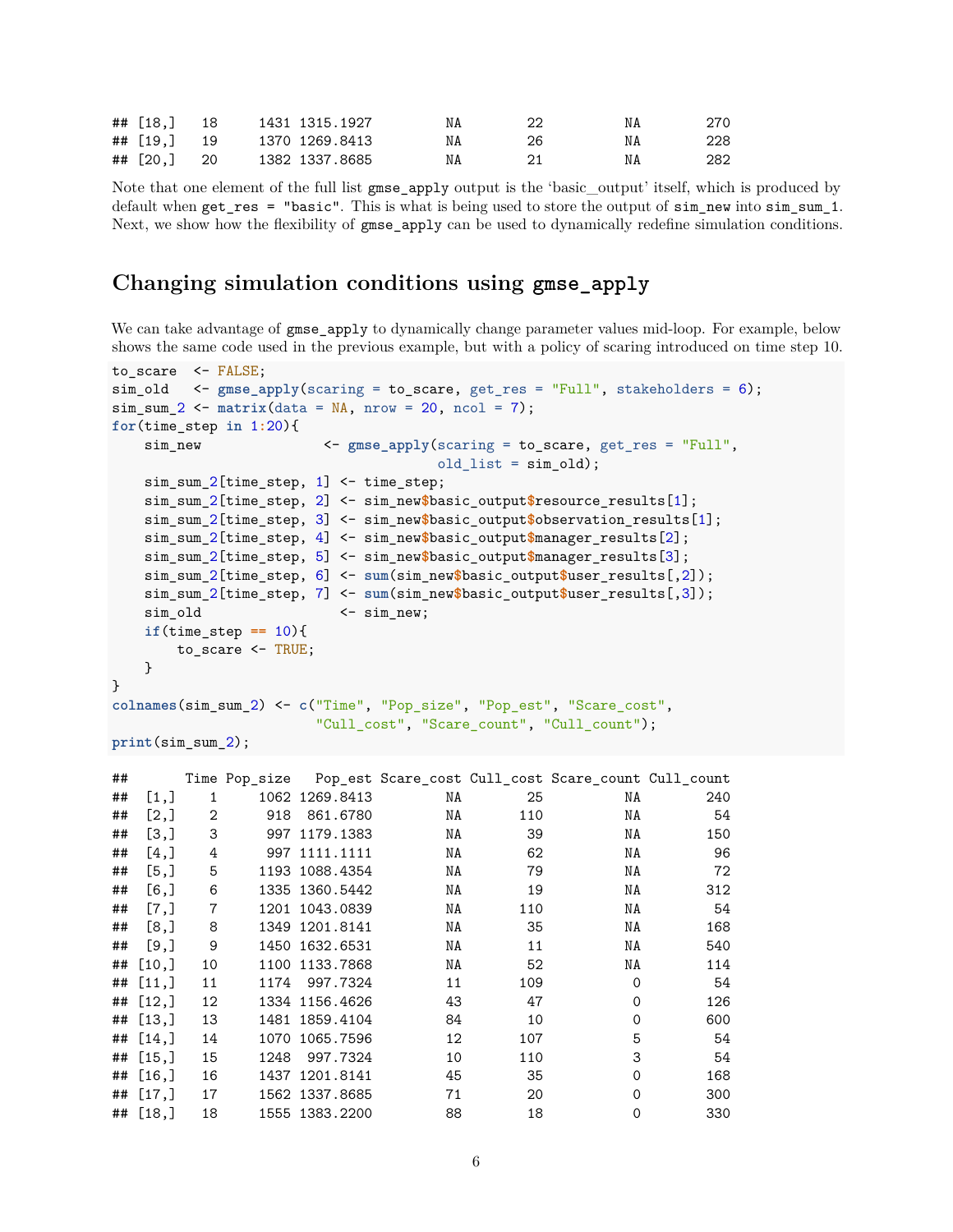| ## [19,] 19 | 1478 1043.0839 |      | 110 | 54  |
|-------------|----------------|------|-----|-----|
| ## [20,] 20 | 1704 1746.0317 | - 86 |     | 600 |

Hence, in addition to the previously explained benefits of the flexible gmse\_apply function, one particularly useful feature is that we can use it to study change in policy availability – in the above case, what happens when scaring is suddenly introduced as a possible policy option. Similar things can be done, for example, to see how manager or user power changes over time. In the example below, users' budgets increase by 100 every time step, with the manager's budget remaining the same. The consequence of this increasing user budget is higher rates of culling and decreased population size.

```
ub <- 500;
sim_old <- gmse_apply(get_res = "Full", stakeholders = 6, user_budget = ub);
sim\_sum_3 < matrix(data = NA, nrow = 20, ncol = 6);for(time_step in 1:20){
   sim_new <- gmse_apply(get_res = "Full", old_list = sim_old,
                                     user budget = ub);
   sim_sum_3[time_step, 1] <- time_step;
   sim sum 3[time_step, 2] <- sim_new$basic_output$resource_results[1];
   sim_sum_3[time_step, 3] <- sim_new$basic_output$observation_results[1];
   sim_sum_3[time_step, 4] <- sim_new$basic_output$manager_results[3];
   sim_sum_3[time_step, 5] <- sum(sim_new$basic_output$user_results[,3]);
   sim\_sum_3[time\_step, 6] <- ub;
   sim_old <- sim_new;
   ub <- ub + 100;
}
colnames(sim_sum_3) <- c("Time", "Pop_size", "Pop_est", "Cull_cost", "Cull_count",
                       "User_budget");
print(sim_sum_3);
```

| ## |       |              |      |                |     |     | Time Pop_size Pop_est Cull_cost Cull_count User_budget |
|----|-------|--------------|------|----------------|-----|-----|--------------------------------------------------------|
| ## | [1,]  | $\mathbf{1}$ | 1189 | 952.3810       | 109 | 24  | 500                                                    |
| ## | [2,]  | 2            |      | 1283 1247.1655 | 12  | 300 | 600                                                    |
| ## | [3,]  | 3            |      | 1098 1247.1655 | 17  | 246 | 700                                                    |
| ## | [4,]  | 4            | 995  | 1020.4082      | 110 | 42  | 800                                                    |
| ## | [5,]  | 5            |      | 1224 1337.8685 | 16  | 336 | 900                                                    |
| ## | [6,   | 6            | 1070 | 1043.0839      | 110 | 54  | 1000                                                   |
| ## | [7,   | 7            | 1199 | 1201.8141      | 35  | 186 | 1100                                                   |
| ## | [8,]  | 8            | 1196 | 1179.1383      | 43  | 162 | 1200                                                   |
| ## | [9,]  | 9            | 1240 | 1043.0839      | 110 | 66  | 1300                                                   |
| ## | [10,] | 10           | 1413 | 1292.5170      | 29  | 288 | 1400                                                   |
| ## | [11,] | 11           | 1377 | 839,0023       | 109 | 78  | 1500                                                   |
| ## | [12,] | 12           |      | 1532 1179.1383 | 56  | 168 | 1600                                                   |
| ## | [13,] | 13           |      | 1652 1882.0862 | 13  | 780 | 1700                                                   |
| ## | [14,] | 14           |      | 1065 1224.4898 | 54  | 198 | 1800                                                   |
| ## | [15,] | 15           | 1017 | 770.9751       | 110 | 102 | 1900                                                   |
| ## | [16,] | 16           | 1117 | 1133.7868      | 99  | 120 | 2000                                                   |
| ## | [17,] | 17           | 1196 | 1269.8413      | 52  | 240 | 2100                                                   |
| ## | [18,] | 18           | 1159 | 907.0295       | 110 | 120 | 2200                                                   |
| ## | [19,] | 19           | 1228 | 1156.4626      | 100 | 138 | 2300                                                   |
| ## | [20,] | 20           |      | 1304 1541.9501 | 30  | 480 | 2400                                                   |

There is an important note to make about changing arguments to gmse\_apply when old\_list is being used: The function gmse apply is trying to avoid a crash, so gmse apply will accomodate parameter changes by rebuilding data structures if necessary. For example, if the number of stakeholders is changed (and by including an argument such as stakeholders to gmse\_apply, it is assumed that stakeholders are changing even they are not), then a new array of agents will need to be built. If landscape dimensions are changed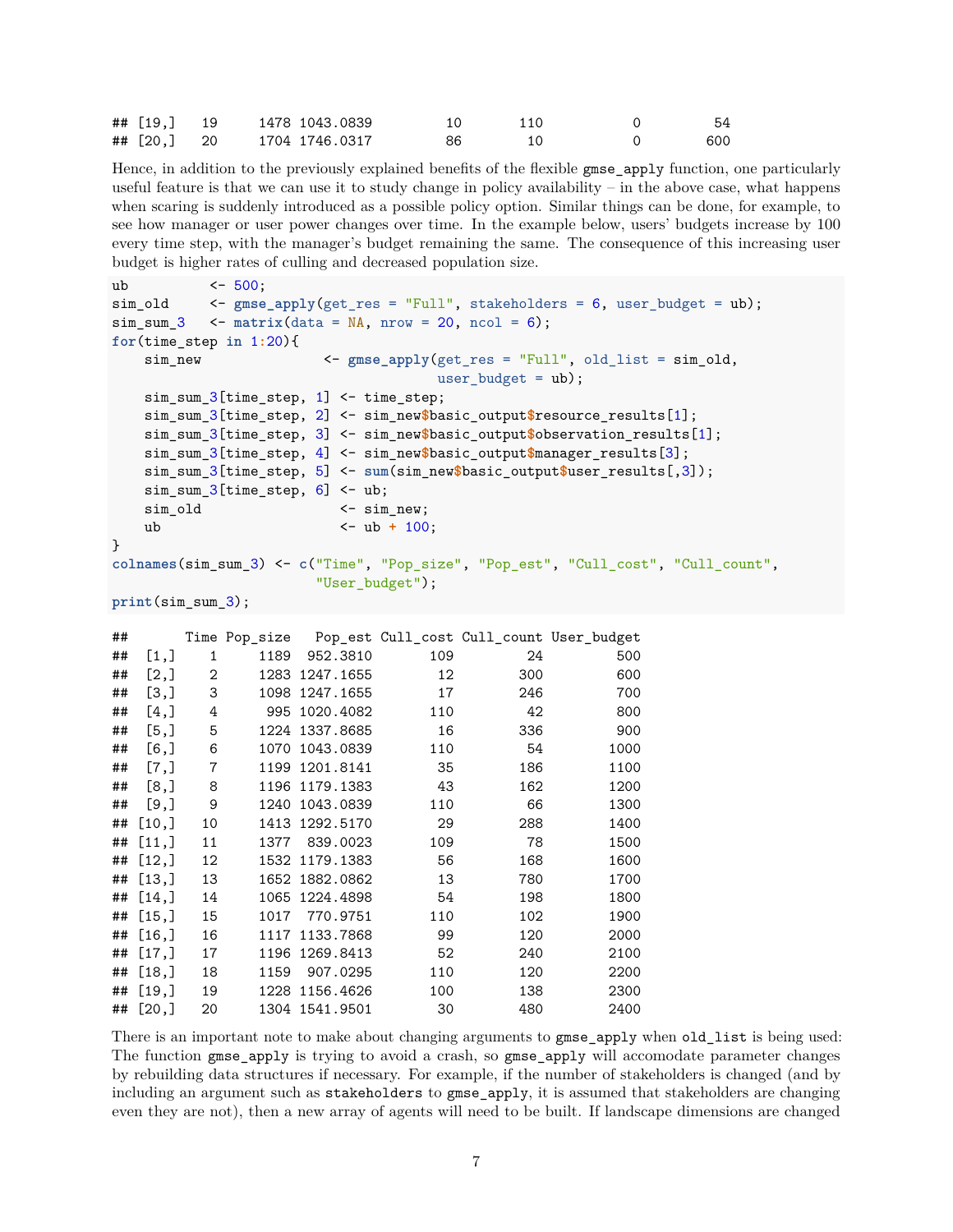(or just include the argument land\_dim\_1 or land\_dim\_2), then a new landscape willl be built. For most simulation purposes, this will not introduce any undesirable effect on simulation results, but it should be noted and understood when developing models.

#### **Special considerations for looping with custom sub-models**

There are some special considerations that need to be made when using custom sub-models and the old\_list argument within a loop as above. These considerations boil down to two key points.

- 1. Custom sub-models *always* need to be read in explicitly as an argument in gmse\_apply (i.e., they will not be remembered by old list).
- 2. Custom sub-model arguments also *always* need to be updated *outside* of gmse\_apply before output is used as an argument in old\_list (i.e., gmse\_apply cannot know what custom function argument needs to be updated, so this needs to be done manually).

An example below illustrates the above points more clearly. Assume that the custom resource sub-model defined above needs to be integrated with the default observation, manager, and user sub-models using gmse\_apply.

```
alt_res \le function(X, K = 2000, rate = 1){
   X_1 <- X + rate*X*(1 - X/K);
   return(X_1);}
```
The sub-model can be integrated once using gmse\_apply as demonstrated above, but in the full gmse\_apply output, the argument X will not change from its initial value (because sub-model functions can take any number of arbitrary arguments, gmse\_apply has no way of knowing that X is meant to be the resource number and not some other parameter).

```
sim_4 <- gmse_apply(res_mod = alt_res, X = 1000, get_res = "Full");
print(sim_4$basic_output);
## $resource_results
## [1] 1500
##
## $observation results
## [1] 1428.571
##
## $manager_results
## resource_type scaring culling castration feeding help_offspring
## policy_1 1 NA 67 NA NA NA
##
## $user_results
## resource_type scaring culling castration feeding help_offspring
## Manager 1 NA 0 NA NA NA
## user_1 1 NA 14 NA NA NA
## user_2 1 NA 14 NA NA NA
## user_3 1 NA 14 NA NA NA
## user_4 1 NA 14 NA NA NA
## tend_crops kill_crops
## Manager NA NA
## user_1 NA NA
## user_2 NA NA
## user_3 NA NA
## user_4 NA NA
```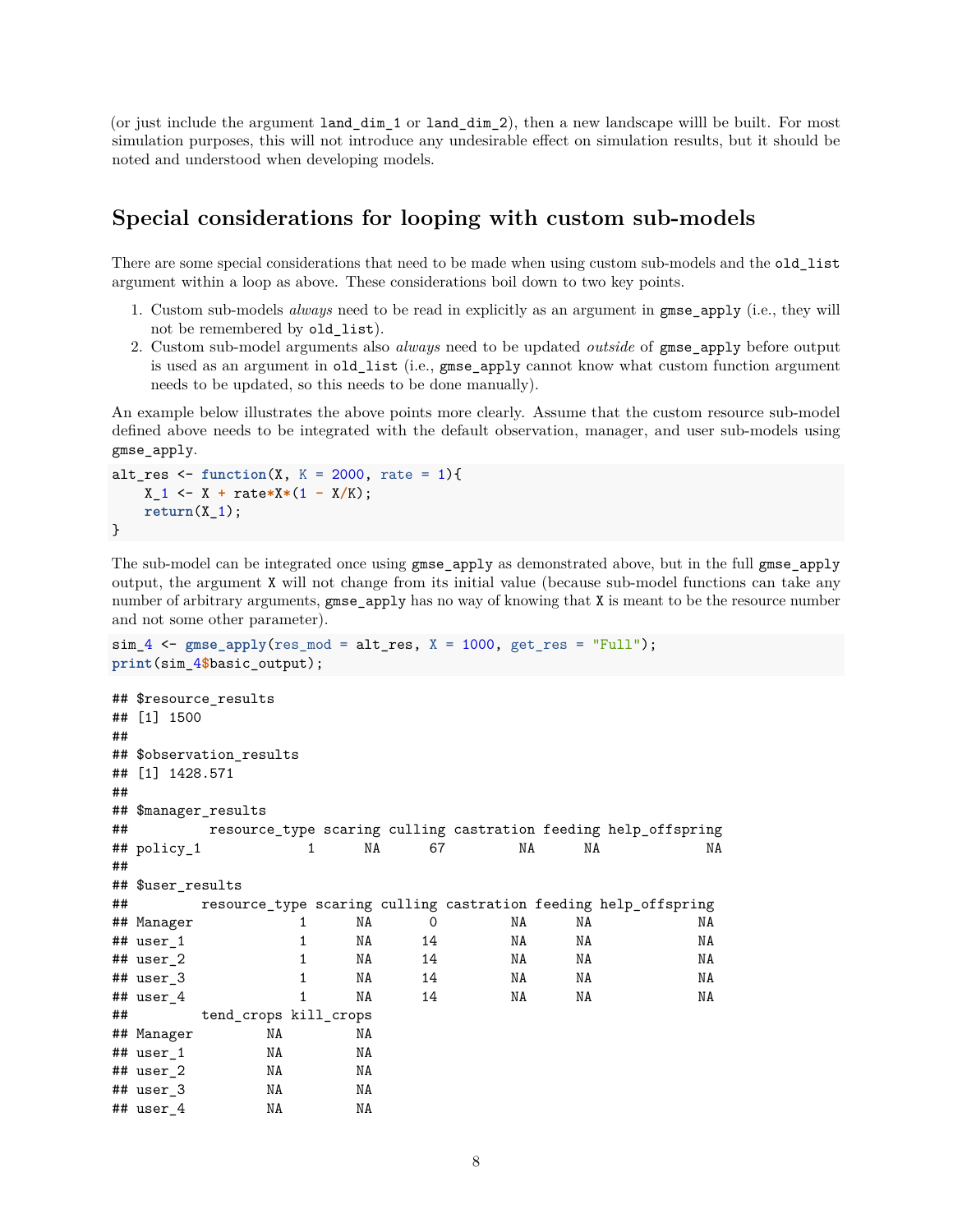Note that in the above output, the resource abundance has increased and is now 1500. But if we look at sim 4\$X, the value is still 1000.

**print**(sim\_4**\$**X);

## [1] 1000

To loop through multiple time steps with the custom function alt res, it is therefore necessary to update sim4\$X with the updated value from either sim4\$resource\_vector or sim4\$basic\_output\$resource\_results (the two values should be identical). The loop below shows a simple example.

```
init abun \leq 1000;
sim_old <- gmse_apply(get_res = "Full", res_mod = alt_res, X = init_abun);
for(time_step in 1:20){
   sim_new <- gmse_apply(res_mod = alt_res, get_res = "Full",
                                  old_list = sim\_old);sim_old <- sim_new;
   sim_old$X <- sim_new$resource_vector;
}
```
Note again that the custom sub-model is read into to gmse\_apply as an argument within the loop (res\_mod = alt res), and the output of sim new is used to update the custom argument X in alt res (sim old\$X  $\leq$  sim new \$resource vector). The population quickly increases to near carrying capacity, which can be summarised by using the same table structure explained above.

```
init abun \leq 1000;
sim_old <- gmse_apply(get_res = "Full", res_mod = alt_res, X = init_abun);
sim\_sum_4 <- matrix(data = NA, nrow = 5, ncol = 5);for(time_step in 1:5){
   sim_new <- gmse_apply(res_mod = alt_res, get_res = "Full",
                                      old list = sim old);sim_sum_4[time_step, 1] <- time_step;
   sim_sum_4[time_step, 2] <- sim_new$basic_output$resource_results[1];
   sim_sum_4[time_step, 3] <- sim_new$basic_output$observation_results[1];
   sim_sum_4[time_step, 4] <- sim_new$basic_output$manager_results[3];
   sim_sum_4[time_step, 5] <- sum(sim_new$basic_output$user_results[,3]);
   sim_old <- sim_new;
   sim_old$X <- sim_new$resource_vector;
}
colnames(sim_sum_4) <- c("Time", "Pop_size", "Pop_est", "Cull_cost",
                       "Cull_count");
print(sim_sum_4);
## Time Pop_size Pop_est Cull_cost Cull_count
## [1,] 1 1500 1269.841 17 232
```
## [2,] 2 1875 2176.871 10 400 ## [3,] 3 1992 1700.680 10 400 ## [4,] 4 1999 1927.438 10 400 ## [5,] 5 1999 2244.898 10 400

This is the recommended way to loop custom functions in gmse\_apply. Note that elements of old\_list will over-ride custom arguments to gmse\_apply so **specifying custom arguments that are already present in old\_list will not work**.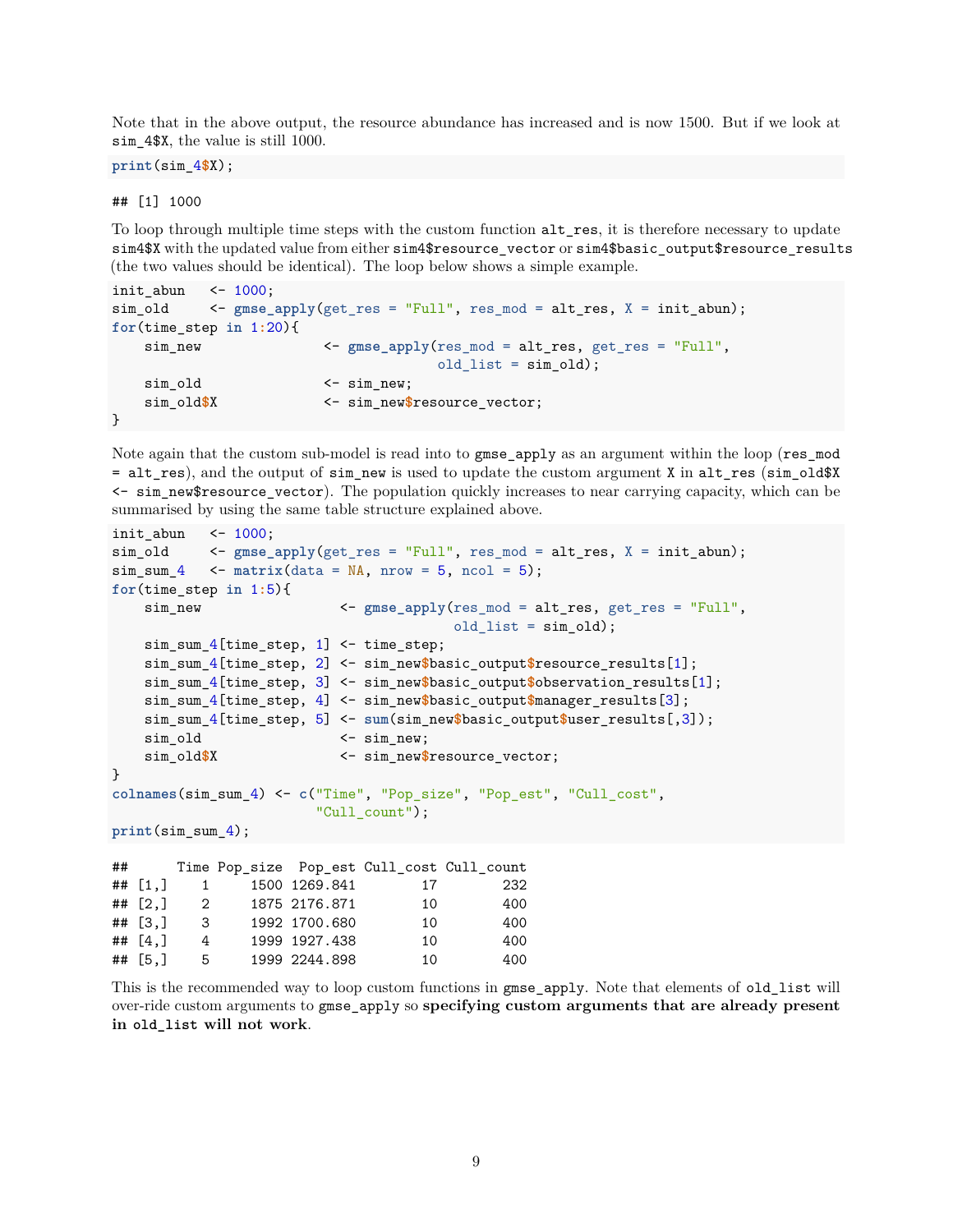#### **Replenishing crops after consumption**

Unlike with the gmse function, gmse\_apply does not automatically assume that crop production should be replenished after a single time step. The second layer of [the landscape](#page-0-0) holds crop production on a cell. This will be depleted if resources consume crops on the landscape.

```
sim\_consume <- gmse\_apply(land_dim_1 = 8, land_dim_2 = 8,
                           res_{\text{consume}} = 0.02, get_{\text{res}} = "Full");print(round(sim_consume$LAND[,,2], digits = 2));
## [,1] [,2] [,3] [,4] [,5] [,6] [,7] [,8]
## [1,] 0.75 0.82 0.71 0.72 0.65 0.63 0.72 0.67
## [2,] 0.72 0.78 0.65 0.85 0.75 0.80 0.75 0.75
## [3,] 0.72 0.74 0.60 0.72 0.77 0.74 0.72 0.75
## [4,] 0.78 0.71 0.63 0.75 0.74 0.82 0.63 0.72
## [5,] 0.75 0.75 0.78 0.71 0.75 0.74 0.75 0.82
## [6,] 0.65 0.65 0.77 0.75 0.75 0.83 0.62 0.77
## [7,] 0.75 0.62 0.72 0.78 0.63 0.74 0.74 0.71
## [8,] 0.75 0.72 0.80 0.77 0.82 0.70 0.72 0.67
```
If we run this for five time steps using a loop in gmse\_apply, then resources will continue to deplete crops on the landscape.

```
sim\_old <- gmse\_apply(land\_dim_1 = 8, land\_dim_2 = 8,res_{\text{c}onsume} = 0.02, get_{\text{res}} = "Full");for(time_step in 1:5){
   sim_new <- gmse_apply(get_res = "Full", old_list = sim_old);
   sim_old <- sim_new;
}
print(round(sim_old$LAND[,,2], digits = 2));
## [,1] [,2] [,3] [,4] [,5] [,6] [,7] [,8]
## [1,] 0.14 0.15 0.16 0.23 0.14 0.10 0.12 0.14
## [2,] 0.14 0.14 0.13 0.19 0.14 0.17 0.17 0.13
## [3,] 0.16 0.11 0.16 0.16 0.18 0.14 0.16 0.16
## [4,] 0.18 0.15 0.19 0.13 0.15 0.18 0.17 0.13
## [5,] 0.15 0.12 0.13 0.15 0.16 0.13 0.14 0.16
## [6,] 0.12 0.11 0.10 0.12 0.19 0.12 0.15 0.17
## [7,] 0.19 0.12 0.16 0.12 0.19 0.13 0.12 0.16
## [8,] 0.12 0.20 0.09 0.21 0.11 0.12 0.11 0.13
```
Notice that the amount of crops on each cell has decreased substantially after five time steps. To replenish the crops after every repl time step, we can use the following code.

```
sim\_old <- gmse\_apply(land\_dim_1 = 8, land\_dim_2 = 8,res_{\text{c}onsume} = 0.02, get_{\text{res}} = "Full");repl \langle -1;for(time_step in 1:5){
   sim_new <- gmse_apply(get_res = "Full", old_list = sim_old);
   if(time_step %% repl == 0){ # If remainder of time_step / repl is zero
       sim_new$LAND[,,2] <- 1;
   }
   sim_old \leftarrow sim_new;
}
print(round(sim_old$LAND[,,2], digits = 2));
## [,1] [,2] [,3] [,4] [,5] [,6] [,7] [,8]
```